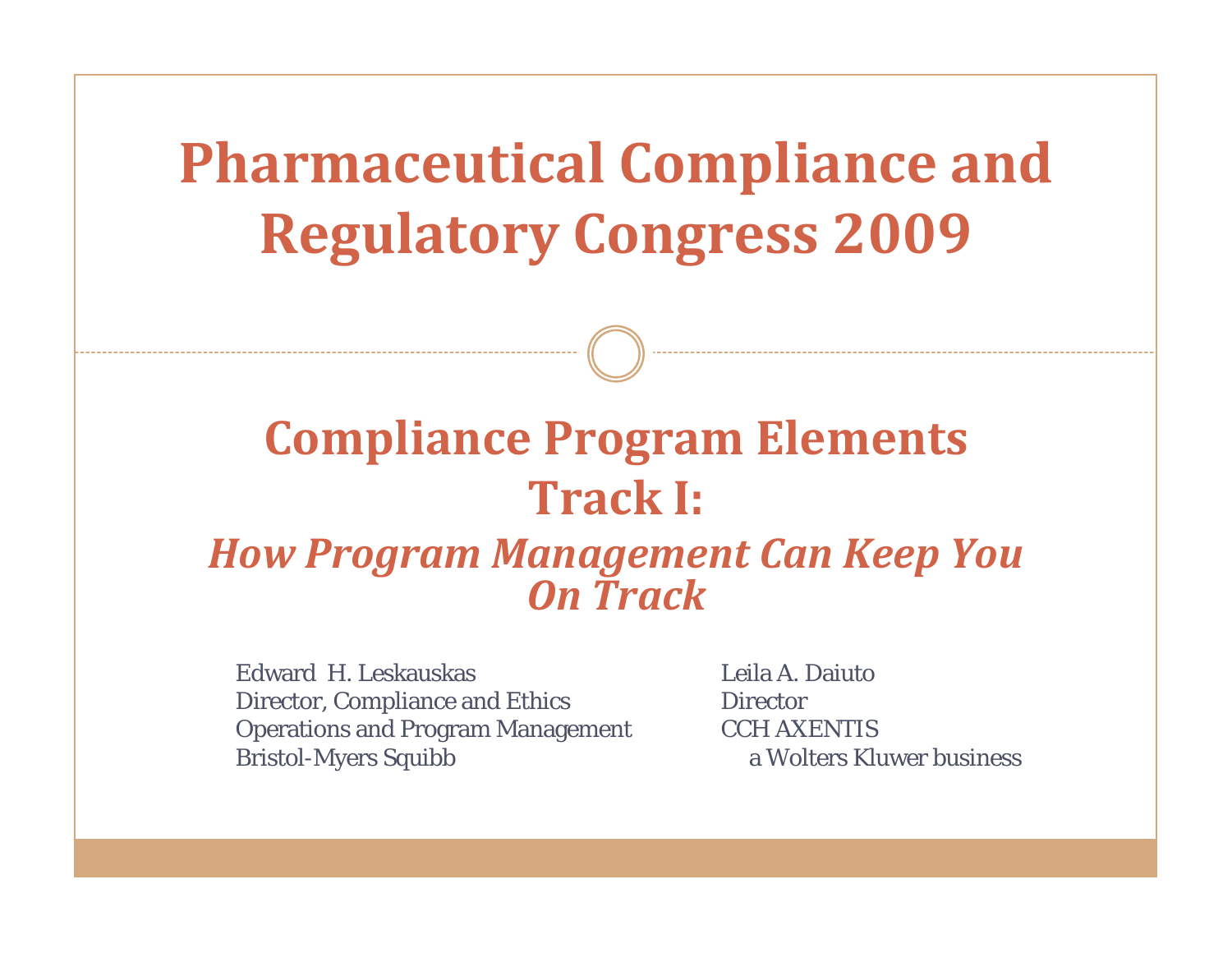# **In This Session**

- Guide attendees on the "what" and "how" of compliance program operations
	- $\circ$  What is Program Management?
	- $\circ$ Skill Set of an Effective Program Manager
	- $\circ$  Keep on Track What?
	- ${\mathsf O}$ Keep on Track – How?
	- ${\circ}$ How Technology Can Help
	- **O Challenges & Remedies**
	- **O** Key Takeaways

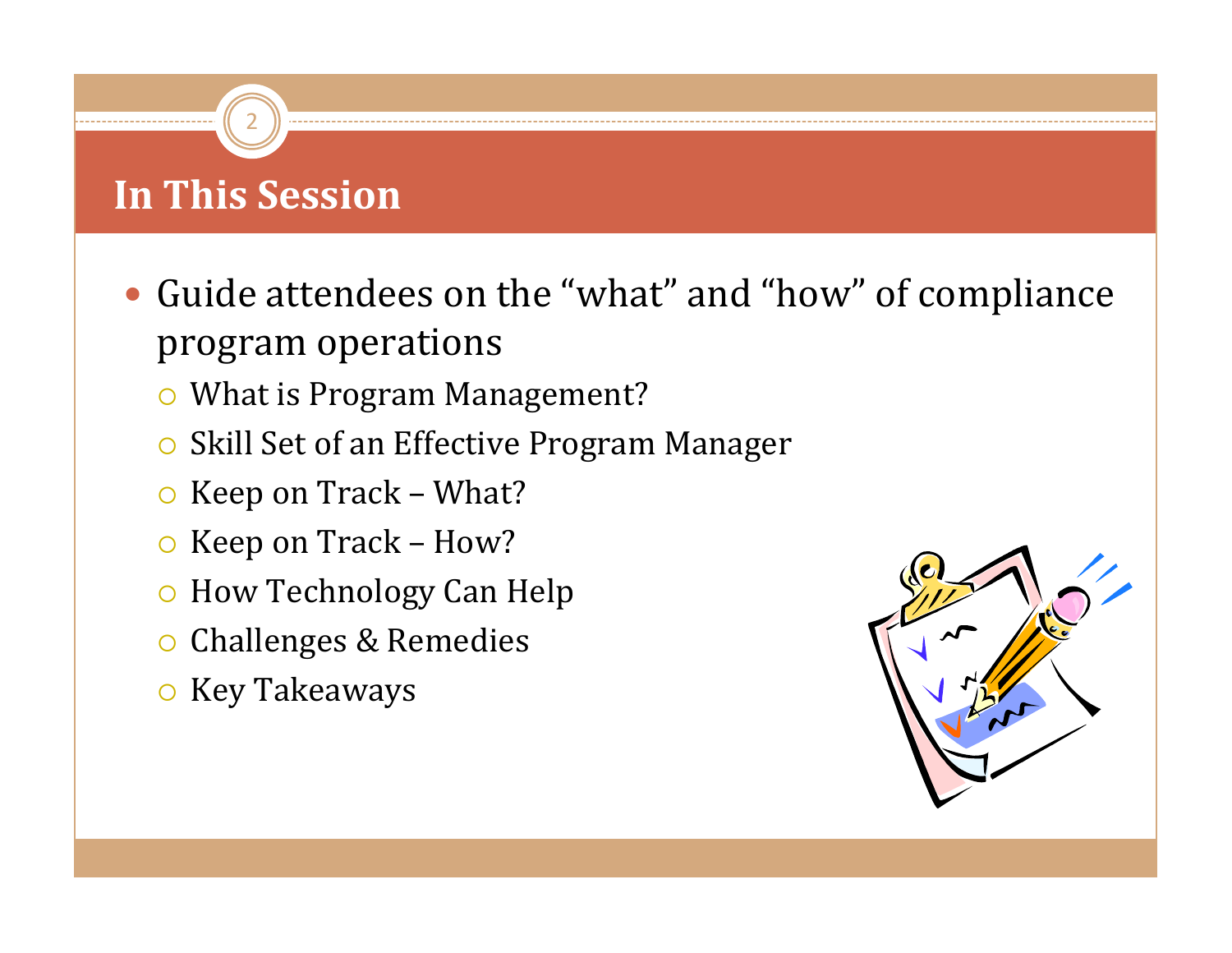### **What is Program Management?**

- Program Management brings structure and follow-through to your compliance initiatives
- Oversee multiple projects that may be related by:
	- $\circ$  Compliance area (i.e. Sample Accountability, Interactions with HCPs)
	- **O** System (CRM system)

- **O** Mandate (Corporate Integrity Agreement)
- Program View = Consolidated view of all projects within the program
- Overseeing multiple projects means balancing:
	- ${\mathsf O}$ Differing priorities
	- ${\mathsf O}$ Differing timelines
	- ${\color{black} \bigcirc}$ Differing sponsors

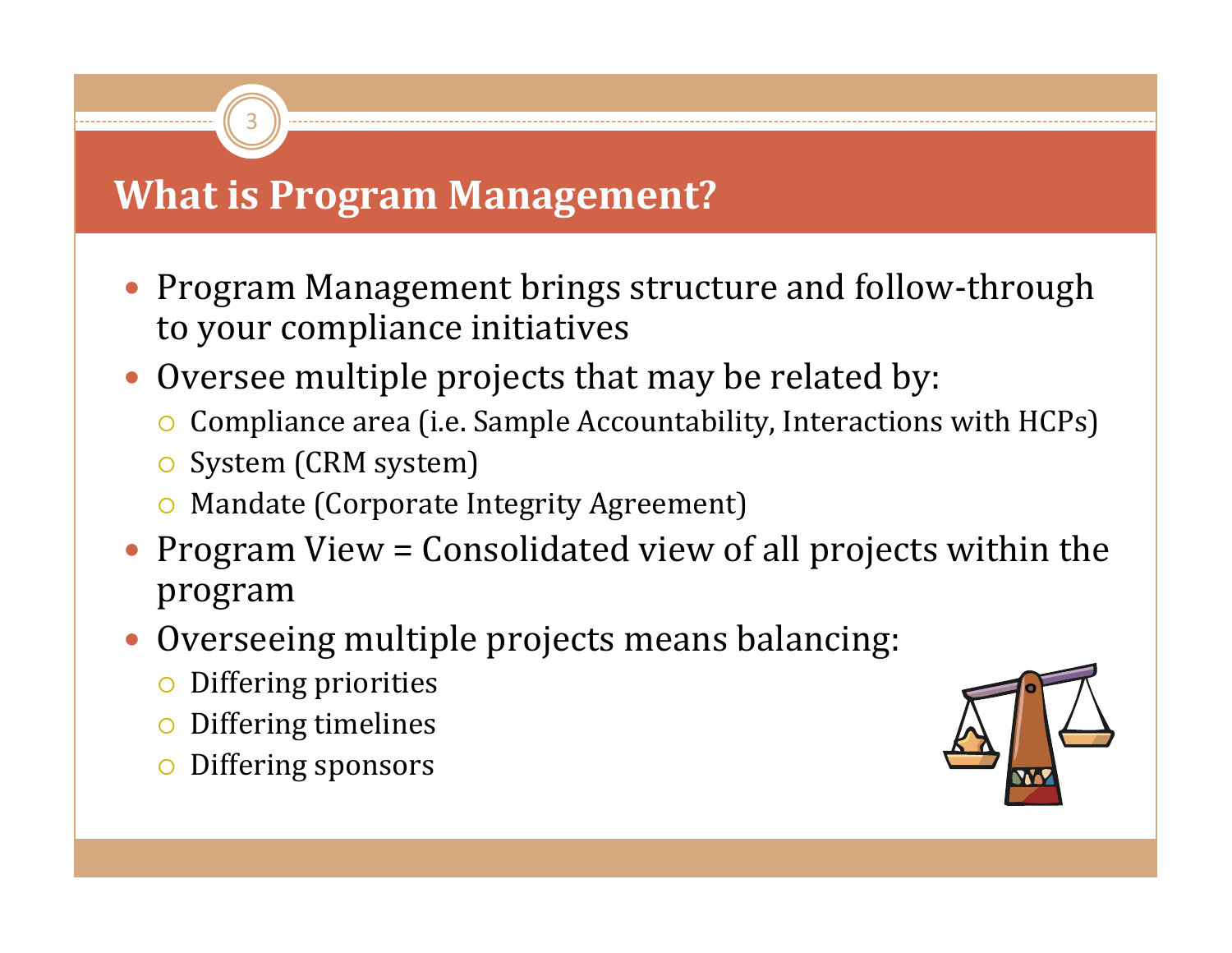### **What is Program Management?**

#### $\bullet$ Project Management & Planning

- ${\color{black} \bigcirc}$ Timing
- { Scope
- ${\color{black} \bigcirc}$ Resources

- **o** Budget
- Tracking and follow-through
- **O** Issues management
- $\bullet$ Measurement
- $\bullet$ Risk & Contingency Management
- $\bullet$ Procurement Management (e.g. vendor selection)
- $\bullet$ Reporting
- $\bullet$ Budget Management
- $\bullet$ Resource Management (internal and external)
- $\bullet$ Manage dependencies within and across projects

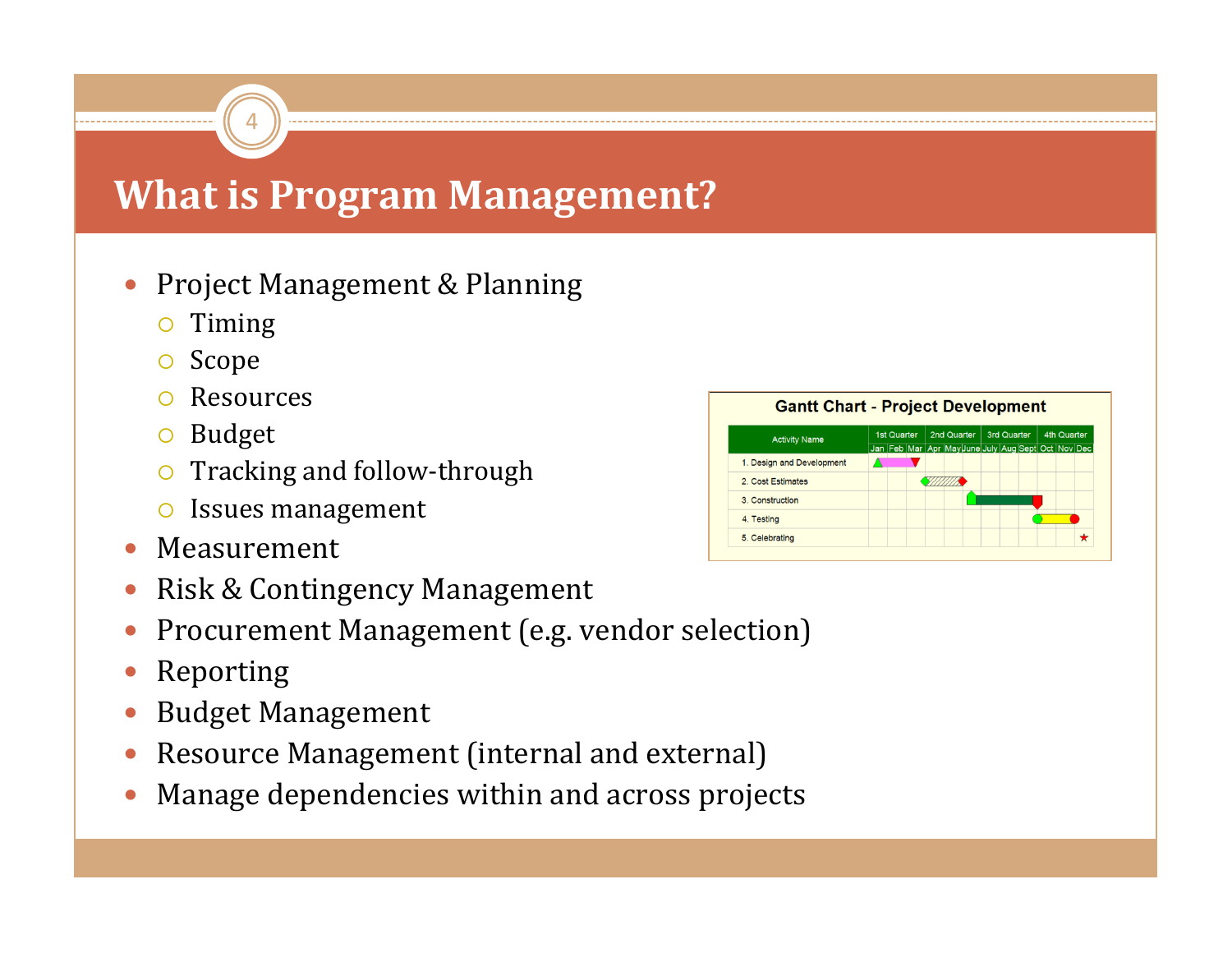## **Program Manager's Responsibilities**

- Oversee the program, which may include managing multiple project plans
- Know the right resources to engage & leverage these resources and their capabilities
- Track progress and report status both at the project and program level
- **Escalate and manage issues**

- $\bullet$ Manage change (e.g. scope creep, change control)
- Maintain focus on the overall compliance program
- Accountability for the successful execution of the  $\blacksquare$ program

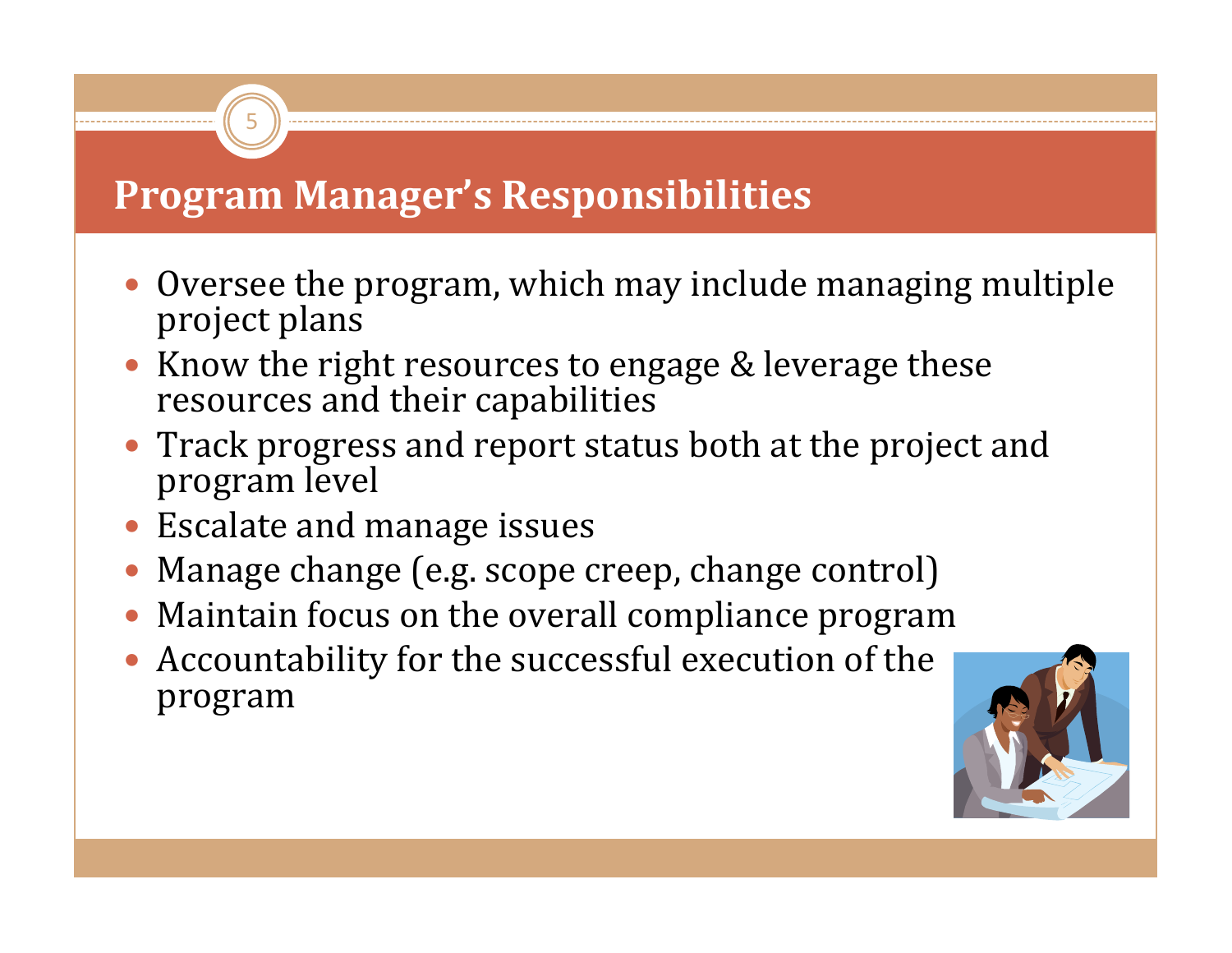# **Skill Set of an Effective Program Manager**

- Relationship building & People management
	- $\circ$  Influence without authority
	- $\bullet$  Provide guidance to team members and business partners
	- ${\color{black} \bigcirc}$ Manage communications
	- **O** Facilitator

- Workplan management
	- $\circ$  Understand dependencies across initiatives
	- **•** Drive resources and tasks to completion
- Problem solving
	- $\circ$  Know when to escalate and who to work with when issues arise
- $\bullet$  Risk management
	- $\bullet$  Know how to identify risks and make sure they are mitigated or escalated
- $\bullet$  Experience in process improvements, technology implementations, and other similar programs within the organization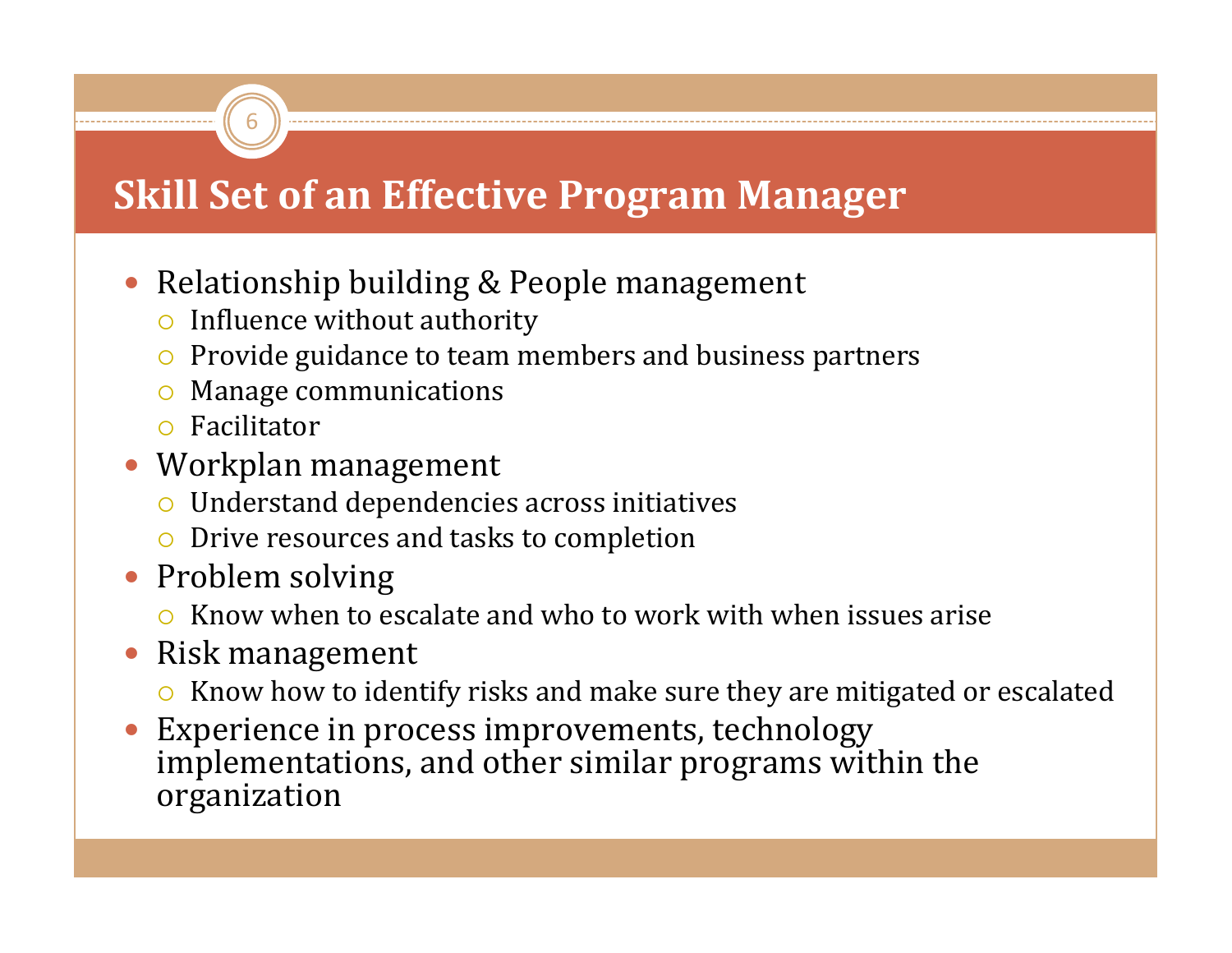# **Keep On Track – What?**

7

- 7 Elements of an Effective Compliance Program
	- 1.Policies and procedures
	- 2. Compliance Officer and Compliance Committee
		- $\star$  Steering committee (e.g. CIA)
		- $\triangleleft$  Compliance Council/ committee
	- 3.Training and education
	- 4. Lines of communication
		- $\times$  Internal
		- $\times$  External
	- 5.Internal monitoring and auditing
	- 6.Enforcing standards and disciplinary guidelines
	- 7.Responding to detected problems and corrective actions



#### *Beware of silos!*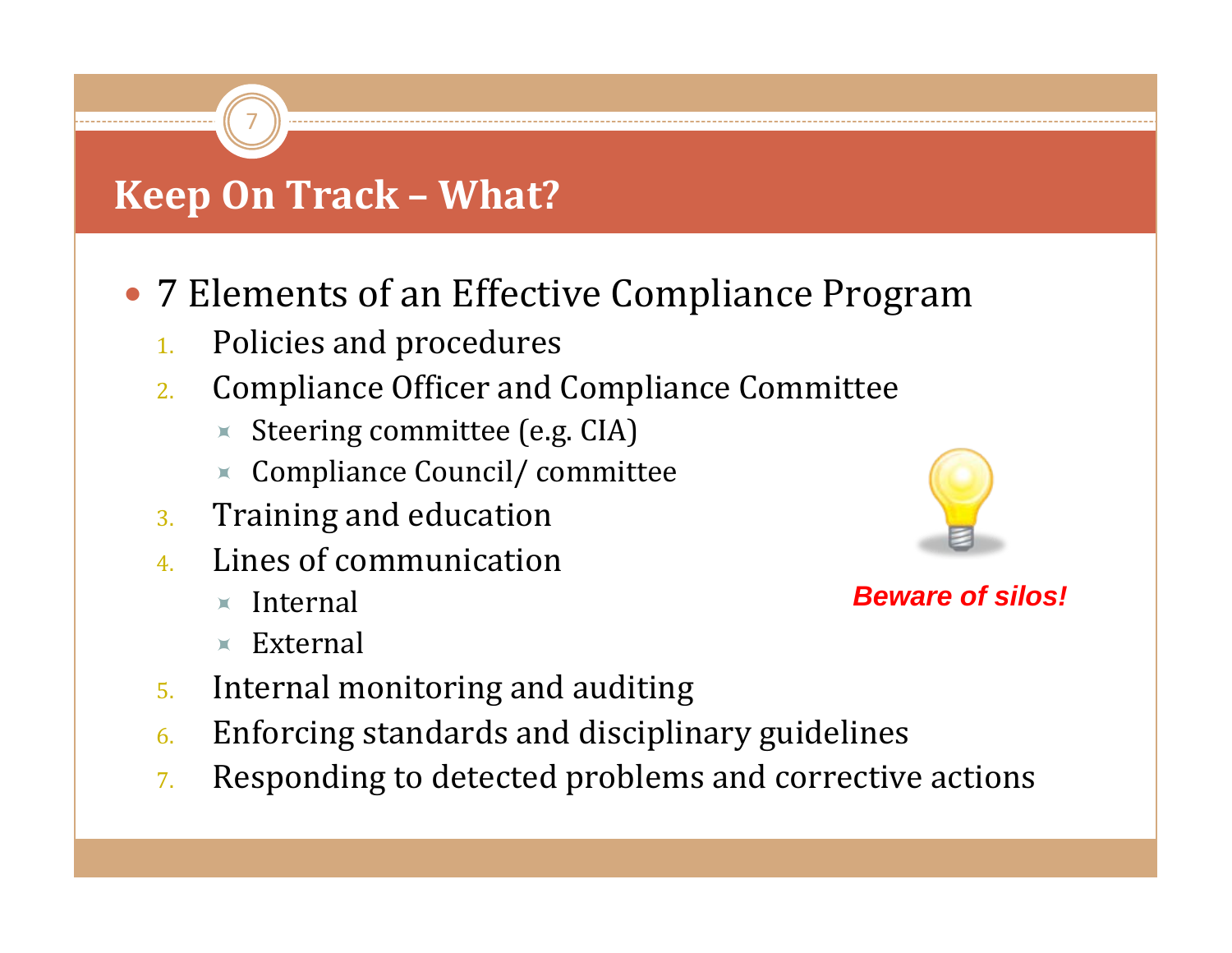# **Keep On Track – What?**

- Compliance requirements
	- $\circ$  CIA
	- **O** Board/Management (SBCE)
	- $\circ$  External audits

- { Mergers/acquisitions (compliance impact)
- $\circ$  New / changed regulation
- Compliance risk management
- Key projects
- Finances

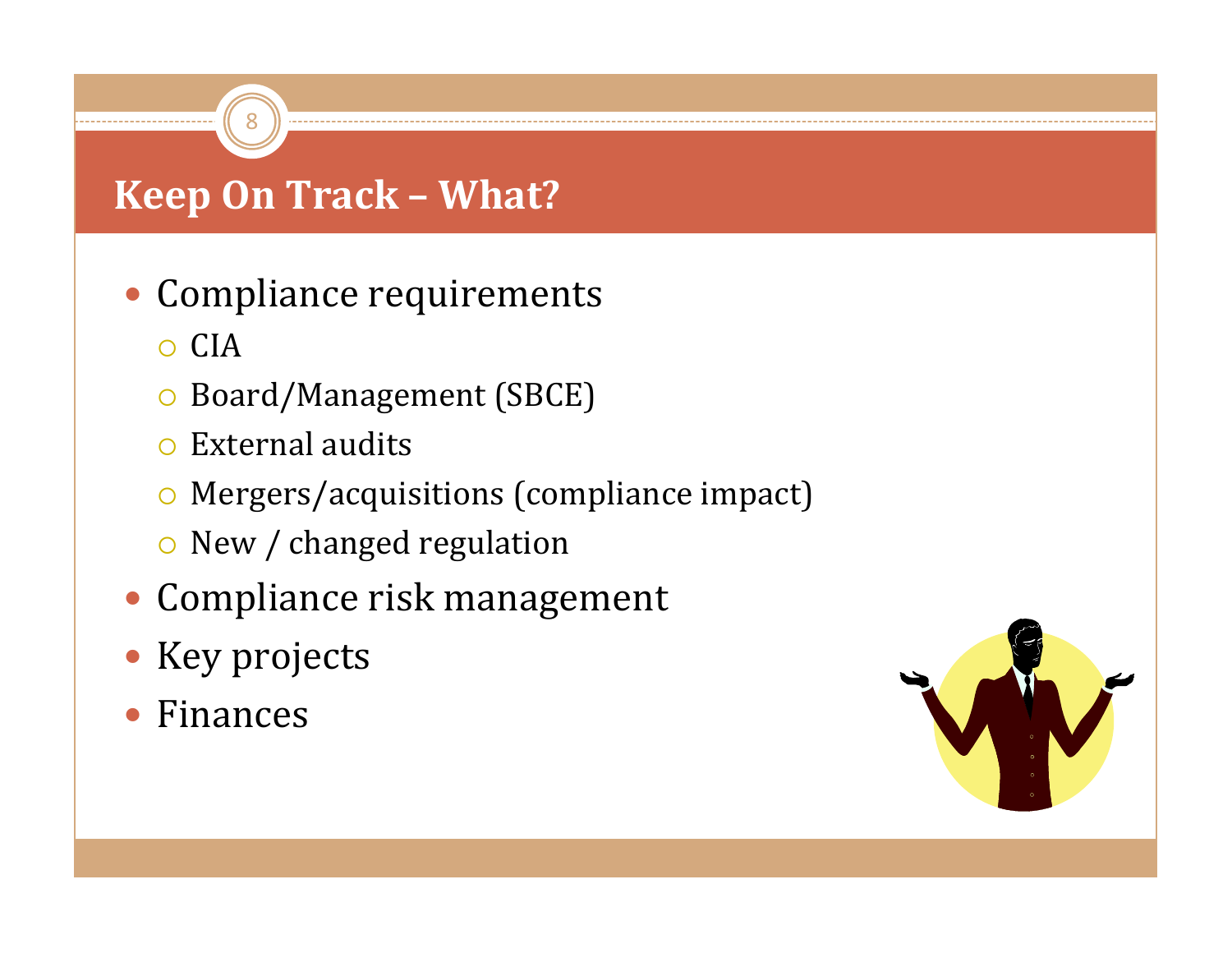• Project Management

9

- $\bullet$  Right resources on hand with the right skill sets
- $\bullet$  Analysis and trending
	- ${\color{black} \bigcirc}$ Compare and tie together silos of information
- Reporting
	- $\bullet$  When monthly, quarterly, real-time
	- $\bullet$  How periodic summaries/metrics all areas of 7 elements
	- **Manual vs electronic/system**
- $\bullet$  Observation/ Discussion
	- ${\color{black} \bigcirc}$ Direct line to Chief Compliance Office
	- $\circ$  Interaction with other experienced resources
- Technology
	- Automation of compliance processes
	- $\bullet$  Monitoring and reporting
	- ${\color{black} \bigcirc}$ Consistency and repeatability



*Relationships and proactive interactions are key to effective program management!*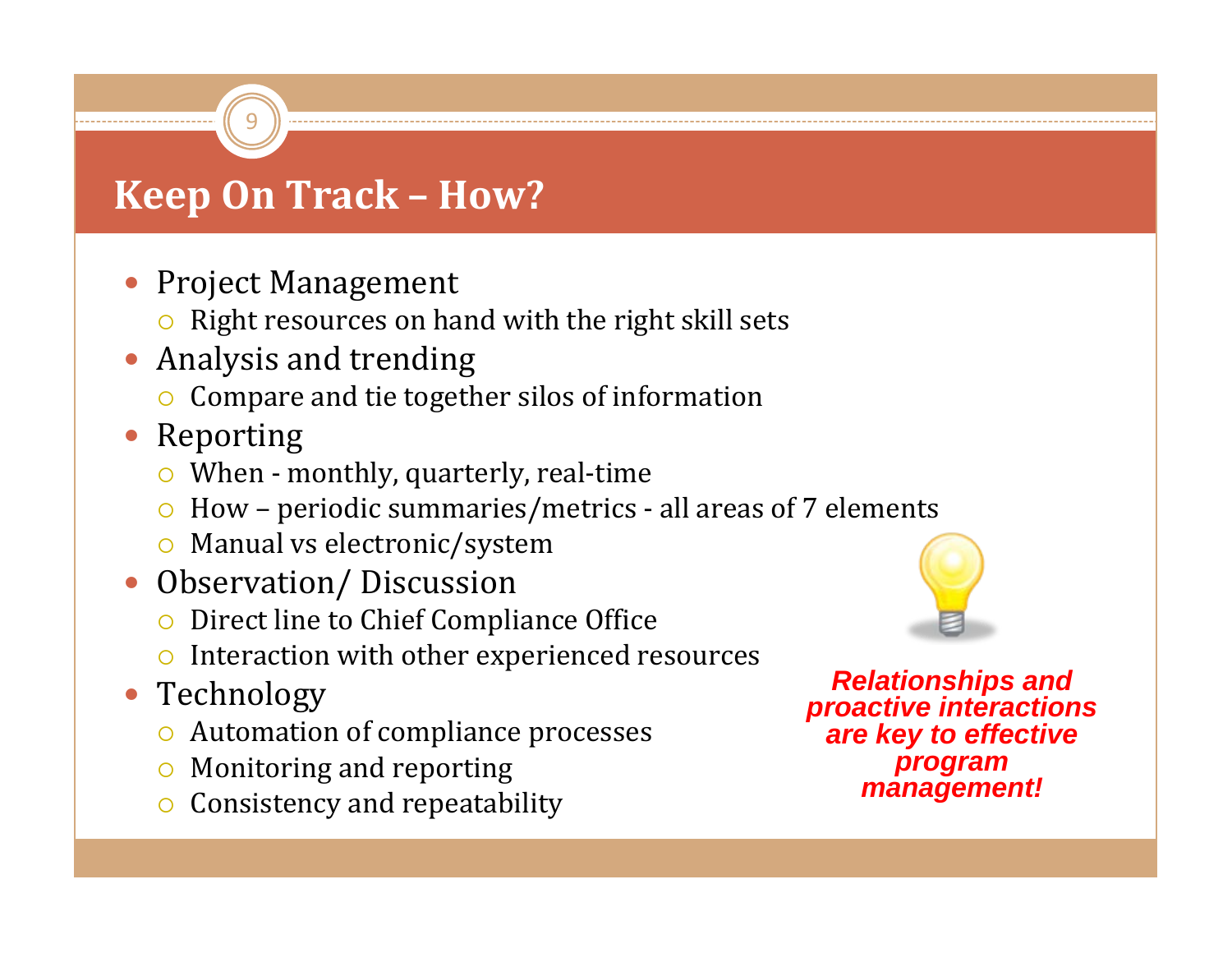10

#### Corporate Compliance Program Dashboard - As of {Reporting Period}

|                              |  | Overall<br>Summary /<br><b>BU Avg</b> |  | <b>Altopage</b><br>Business | చి  | ఘి  | ళీ  | ev <sup>a</sup> | న్నీ | మీ  | a.  | su <sup>B</sup> |  |
|------------------------------|--|---------------------------------------|--|-----------------------------|-----|-----|-----|-----------------|------|-----|-----|-----------------|--|
| <b>Training Requirements</b> |  |                                       |  |                             |     |     |     |                 |      |     |     |                 |  |
| % Complete                   |  | 98%                                   |  | 98%                         | 99% | 98% | 99% | 97%             | 95%  | 99% | 97% | 100%            |  |
| % Incomplete                 |  | 1%                                    |  | 1%                          | 1%  | 0%  | 1%  | 0%              | 0%   | 1%  | 3%  | 0%              |  |
| % Overdue (<2%)              |  | 1%                                    |  | 1%                          | 0%  | 2%  | 0%  | 3%              | 5%   | 0%  | 0%  | O%              |  |

| <b>Implemented Programs</b>                   |  |      |  |      |      |      |      |      |      |      |      |      |
|-----------------------------------------------|--|------|--|------|------|------|------|------|------|------|------|------|
| Code of Conduct & Ethics - Policies & Surveys |  | 99%  |  | N/A  | 100% | 100% | 100% | 98%  | N/A  | 100% | 100% | 92%  |
| <b>Compliance Risk Management</b>             |  | 97%  |  | 100% | 100% | 100% | 100% | 82%  | 100% | 100% | 100% | 91%  |
| Foreign Corrupt Practices Act                 |  | 100% |  | N/A  | N/A  | N/A  | 100% | 100% | N/A  | 100% | 100% | 100% |
| Privacy                                       |  | 98%  |  | N/A  | 100% | 100% | 100% | 87%  | 100% | 100% | 100% | 100% |
| Samples Accountability                        |  | 98%  |  | N/A  | 100% | 100% | 100% | 87%  | 100% | 100% | 100% | 100% |

| <b>In-Process Programs</b>          |  |     |  |     |     |     |      |     |     |      |     |     |
|-------------------------------------|--|-----|--|-----|-----|-----|------|-----|-----|------|-----|-----|
| Corporate Integrity Agreement       |  | 66% |  | N/A | 15% | 15% | 100% | 86% | 22% | 100% | 89% | 97% |
| New State Law Reporting Regulations |  | 41% |  | 47% | 31% | 31% | 40%  | 38% | 24% | 24%  | 69% | 67% |
| <b>Records Rentention</b>           |  | 24% |  | 20% | 4%  | 0%  | 50%  | 4%  | 8%  | 13%  | 80% | 33% |

\* Yellow background indicates below standard.

#### **Future Programs**

**Grants Compliance Process Improvements** 

Policy & Procedure Reviews & Revisions

**Speaker Programs Monitoring**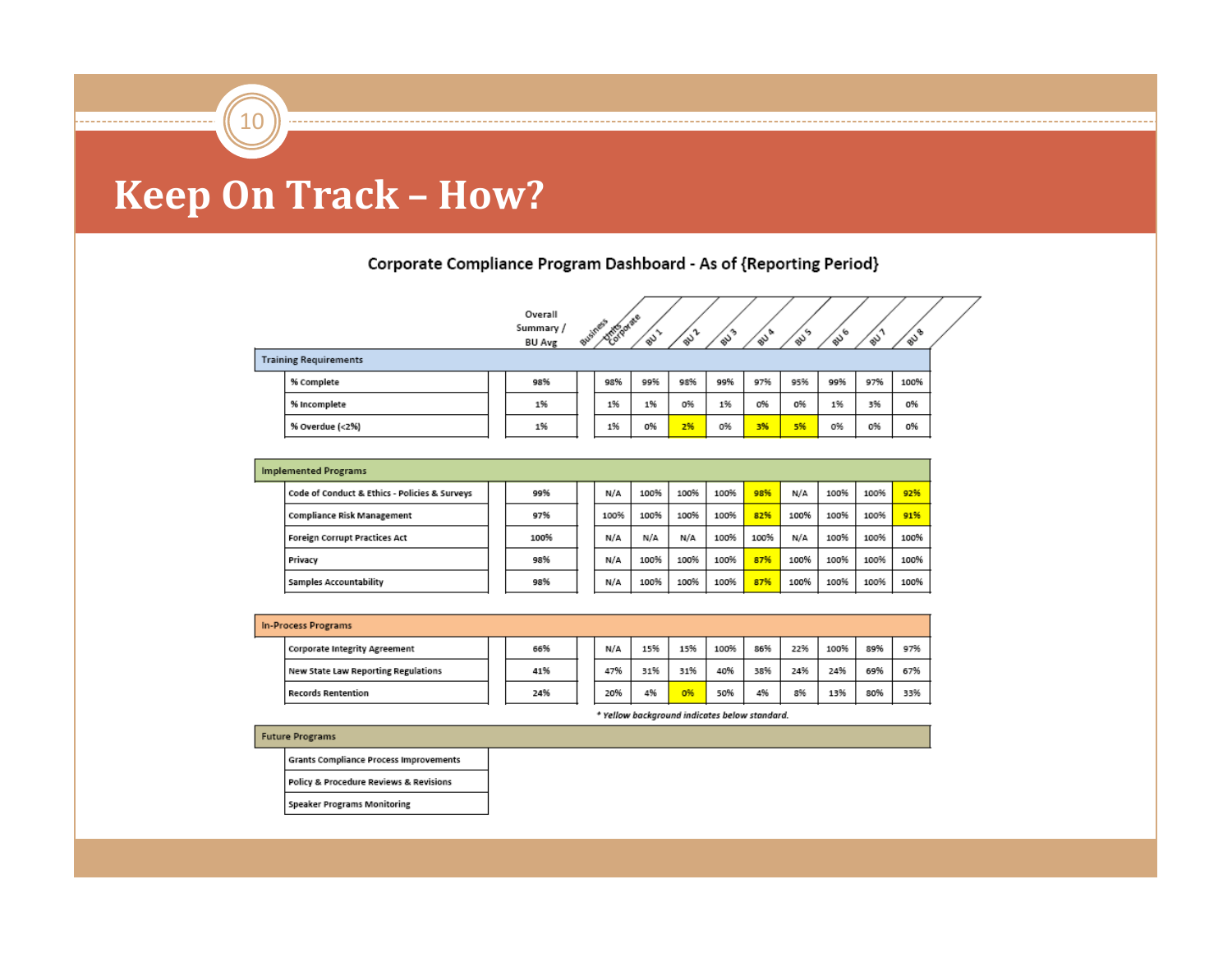11

#### **EXAMPLE CELC Dashboard**

| Compliance and Ethios Leadership Council<br>Dashboard                    |                                           |         |                      |                     |              |  |  |  |  |  |
|--------------------------------------------------------------------------|-------------------------------------------|---------|----------------------|---------------------|--------------|--|--|--|--|--|
|                                                                          |                                           |         |                      |                     |              |  |  |  |  |  |
| Allegation and Investigation.                                            |                                           |         |                      |                     |              |  |  |  |  |  |
|                                                                          |                                           |         |                      |                     |              |  |  |  |  |  |
| Allegation and Investigation -- Violation Detection Metrics              |                                           |         |                      |                     |              |  |  |  |  |  |
| Metric                                                                   | Period Result                             | Target  | Reported (frequency) | Reported (audience) | <b>Owner</b> |  |  |  |  |  |
| Dollar basaverted because of<br>im boo reluet detection                  | 100,000                                   | 150,000 | Quarterly            | <b>BOD</b>          | TB D         |  |  |  |  |  |
| Number of advice calls concerning<br>the Code of Conduct                 | 10                                        | 10      | Mortik⁄              | CCEO                | TB D         |  |  |  |  |  |
| Allegation and Investigation --                                          | Violation Response and Prevention Metrics |         |                      |                     |              |  |  |  |  |  |
| Period Result<br>Metric<br><b>Owner</b>                                  |                                           |         |                      |                     |              |  |  |  |  |  |
|                                                                          |                                           | Target  | Reported (frequency) | Reported (audience) |              |  |  |  |  |  |
| A verage cycle the to remediate<br>compilance be aches and deficiencies. | 3                                         | 5       | Quarterly            | CCEO                | TB D         |  |  |  |  |  |

#### Cultural Indicators

| Cultural Indicators -- Cultural Indicators                                             |               |        |                      |                     |        |  |  |  |  |  |  |
|----------------------------------------------------------------------------------------|---------------|--------|----------------------|---------------------|--------|--|--|--|--|--|--|
| Metric                                                                                 | Period Result | Target | Reported (frequency) | Reported (audience) | Ow ner |  |  |  |  |  |  |
| Percentage of employees who fear<br>retalath i in response to reporte d<br>a legations | 10.           |        | MOI U M              | CCEO                | TB D   |  |  |  |  |  |  |

#### Regulatory Compliance

| Regulatory Compliance -- Antitrust/Fair Competition                                                    |               |        |                      |                     |        |  |  |  |  |  |  |
|--------------------------------------------------------------------------------------------------------|---------------|--------|----------------------|---------------------|--------|--|--|--|--|--|--|
| Metric                                                                                                 | Period Result | Target | Reported (frequency) | Reported (audience) | Ow ner |  |  |  |  |  |  |
| Percentage of employees who have<br>complete dia rittrist training 16y job<br>category antor division) |               |        |                      |                     |        |  |  |  |  |  |  |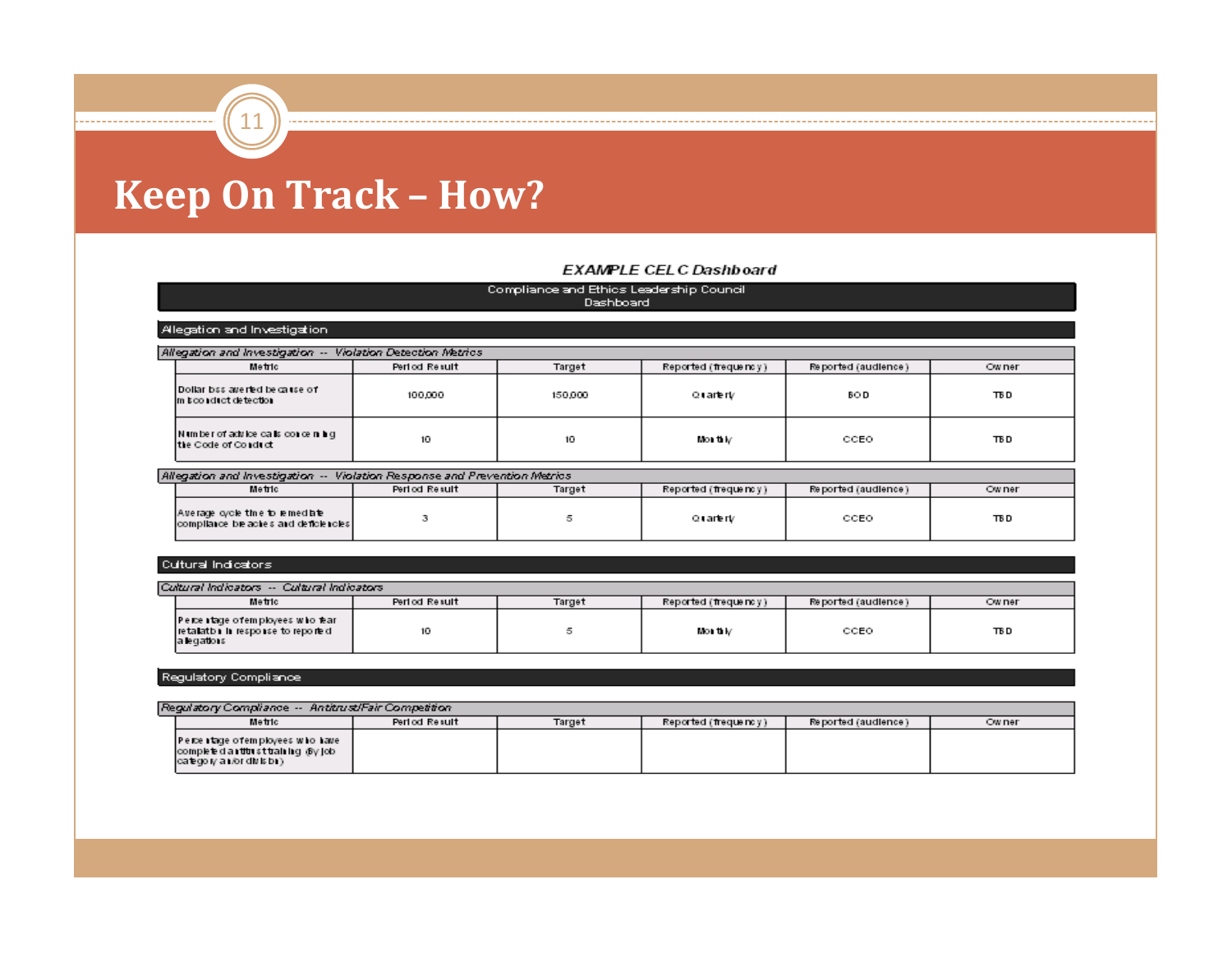$\bullet$ Key Metrics\*

12

- ${\color{black} \bigcirc}$  Procedural Documents
	- Ù*# of documents, by type proposed/ approved monthly/ quarterly*
- ${\color{black} \bigcirc}$  Training
	- Ù*% of employees completing mandatory training by deadline*
- ${\color{black} \bigcirc}$  Auditing and Monitoring
	- Ù*% of repeat observations from monitoring*
	- Ù*% of appropriately executed HCP Agreements*
- ${\color{black} \bigcirc}$  Communications
	- Ù*% of employees reached by communications*
- ${\color{black} \bigcirc}$  Responding to detected problems and corrective actions
	- Ù*# and % of disciplinary actions resulting in terminations*
	- Ù*\$ loss averted because of misconduct detection*
- ${\color{black} \bigcirc}$  Other
	- Ù*# reduction in compliance incidents due to training*
	- Ù*Total spend on compliance vendors and systems*

\*Sources: Compliance and Ethics Leadership Council (CELC), Open Compliance and Ethics Group (OCEG)



*Select metrics that are insightful, actionable, and relevant*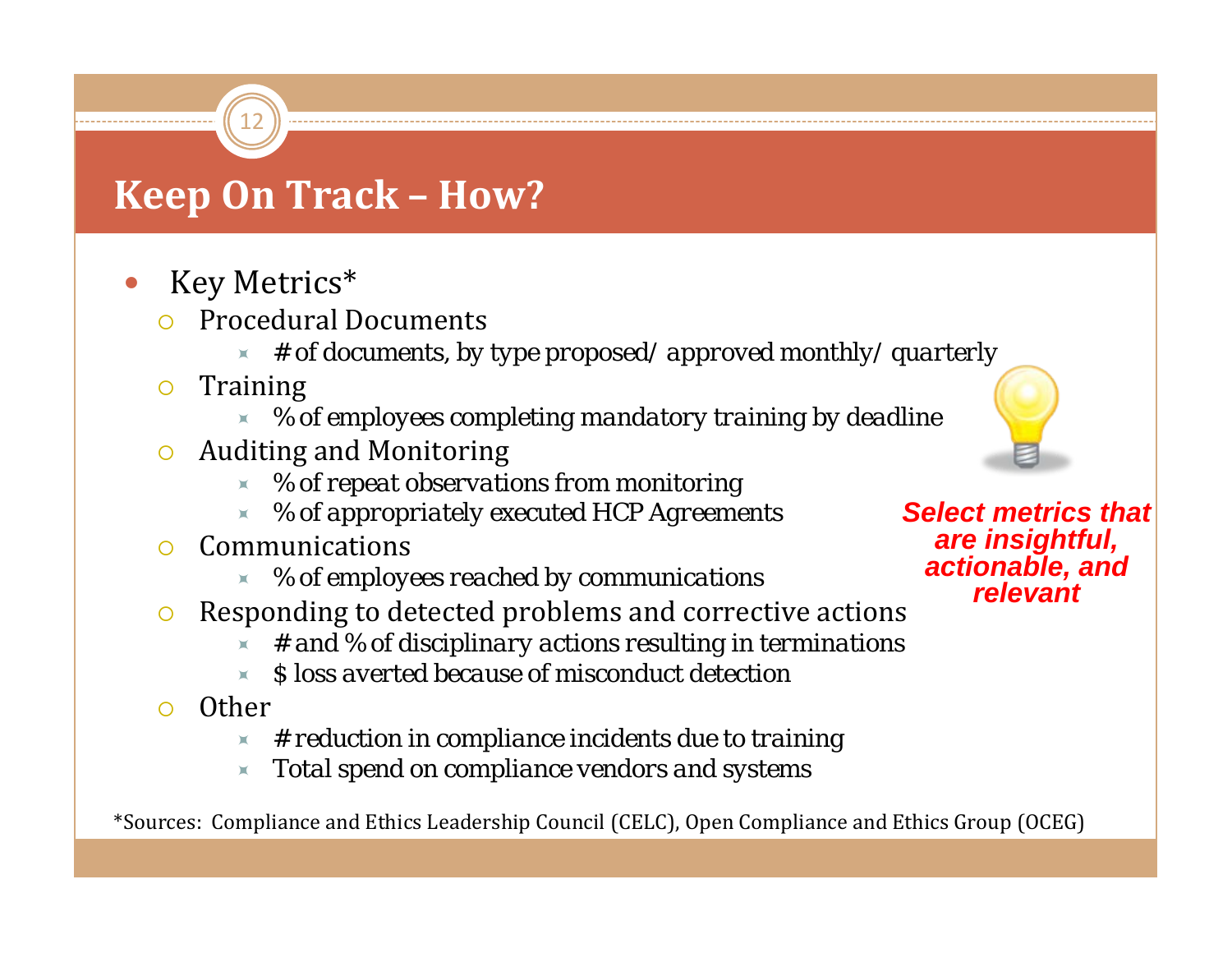# **Technology**

13

• Implement technologies that drive consistency, efficiency, and repeatability across your 7 elements

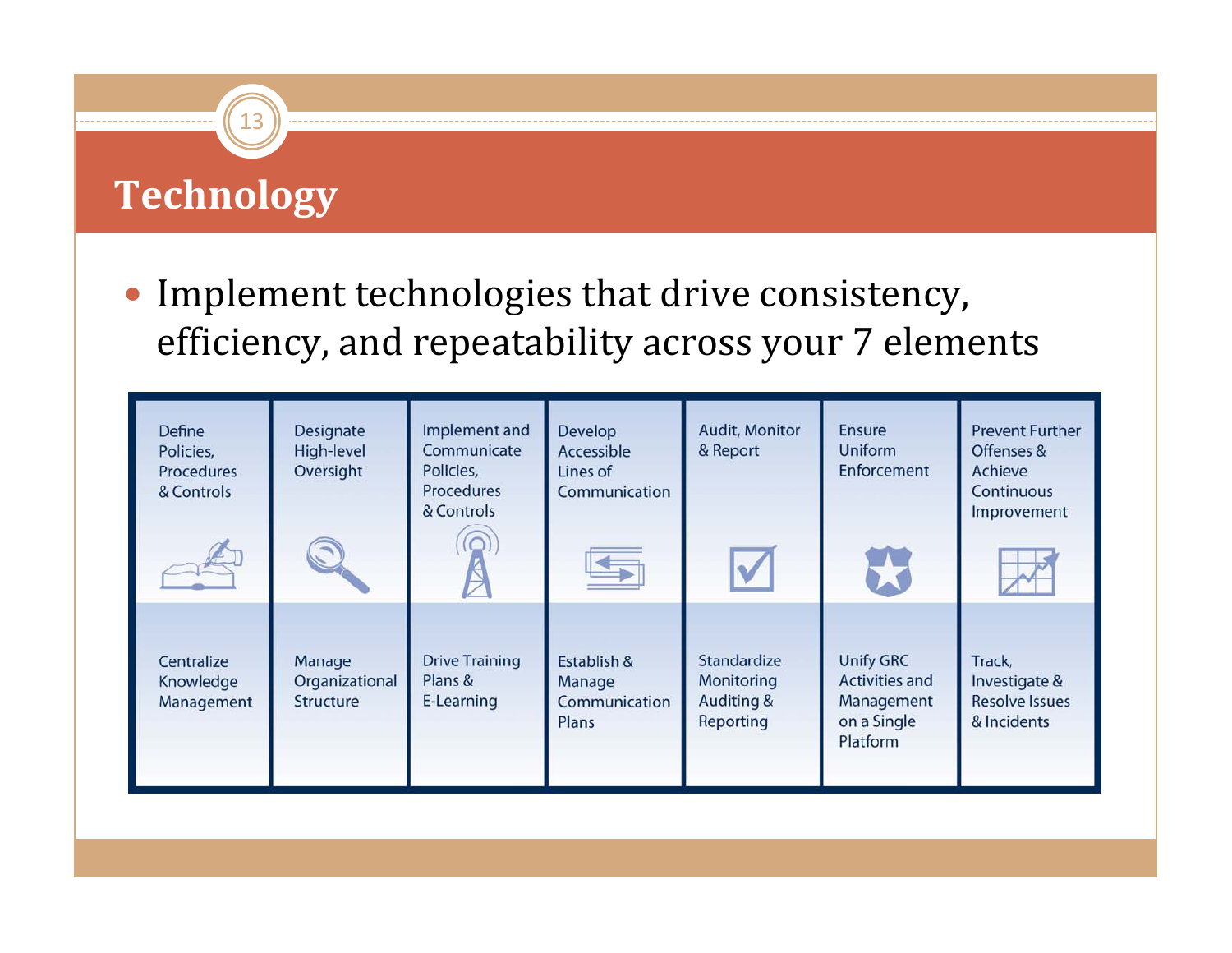# **Technology – Governance, Risk & Compliance Mgt**

- Policy, Training & Certification
	- **O** Policy Management

14

- { Policy Distribution & Certification
- ${\color{red} \circ}$  Learning & Surveys

# • Risk & Control Management

- **O** Risk & Control Inventory
- $\circ$ Monitoring Risks & Controls
- $\bullet\,$  Exception Management
- **Incident Management** 
	- **O** Investigations & Corrective Action
- Reports and Audit Results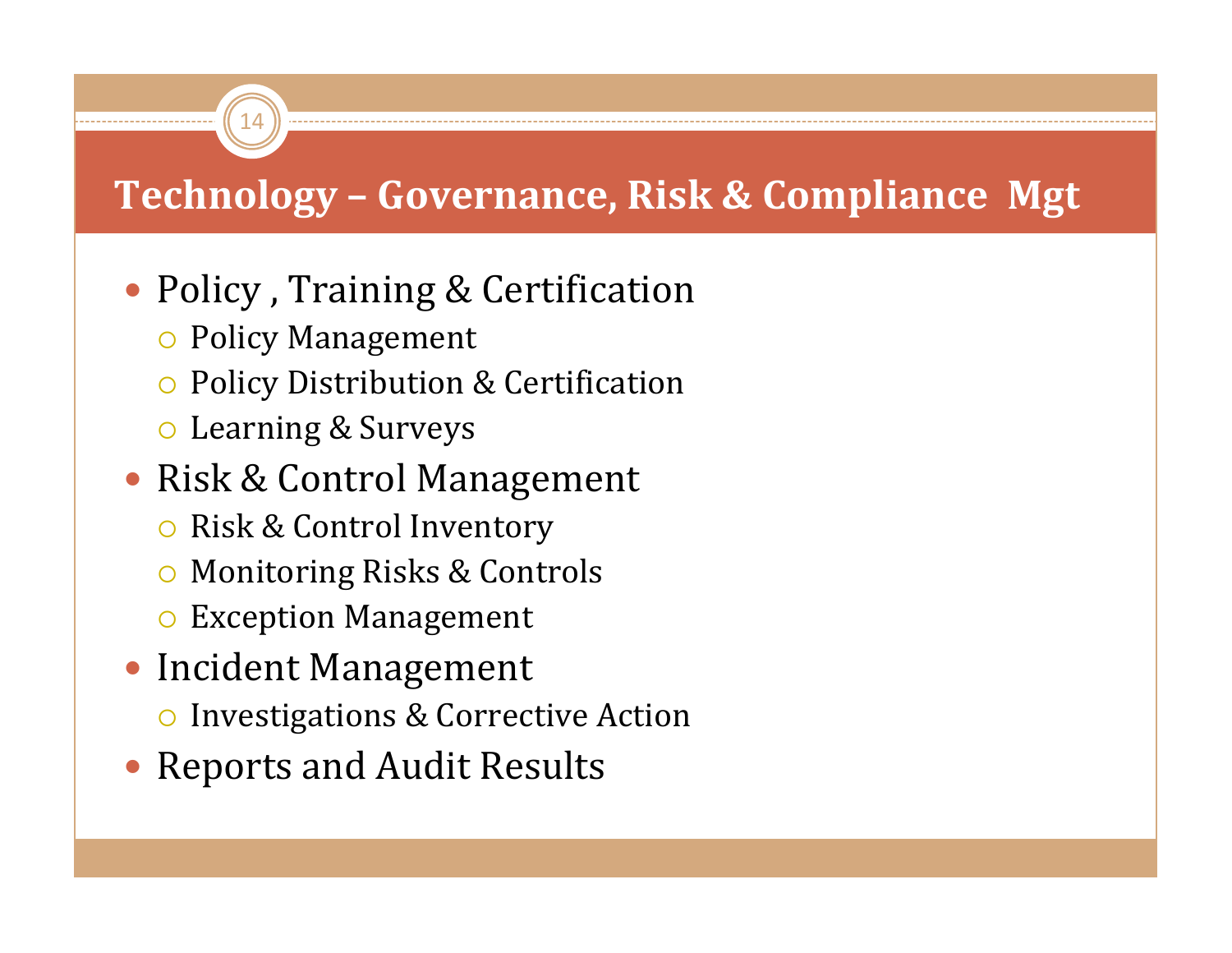## **Challenges & Remedies**

15

#### **Challenges**

- 1. Staying on track in an ever‐changing environment (mergers/acquisitions, changing regulations, internal re‐ organization, budgets)
- 2. Satisfying all stakeholders whose priorities may be different (Business, IT, Legal, Compliance, Internal Audit)
- 3. Tracking and identifying problems (e.g. legal liability)
- 4. Involvement in many efforts at once
- 5. Maintaining a high level of participant engagement
- 6.Reporting the appropriate level of detail
- 7. Accountability

#### **Remedies**

- 1. Report to CCO and have a seat at the table. Function as part of compliance team, not as an independent
- 2.Relationships, relationships, relationships!
- 3.Discuss before documenting
- 4. Prioritize, plan, define owners, communicate, and get others involved
- 5. Be proactive! Establish regular meetings, make reporting a standard monthly procedure. Have senior management continuously engage participants to re‐ enforce roles and contribution to overall engagement. Align to objectives/corporate strategy.
- 6. Know your audience. Understand the needs and define options
- 7. Remember your role and clarify with project leadership. Define owners and decision makers within the business